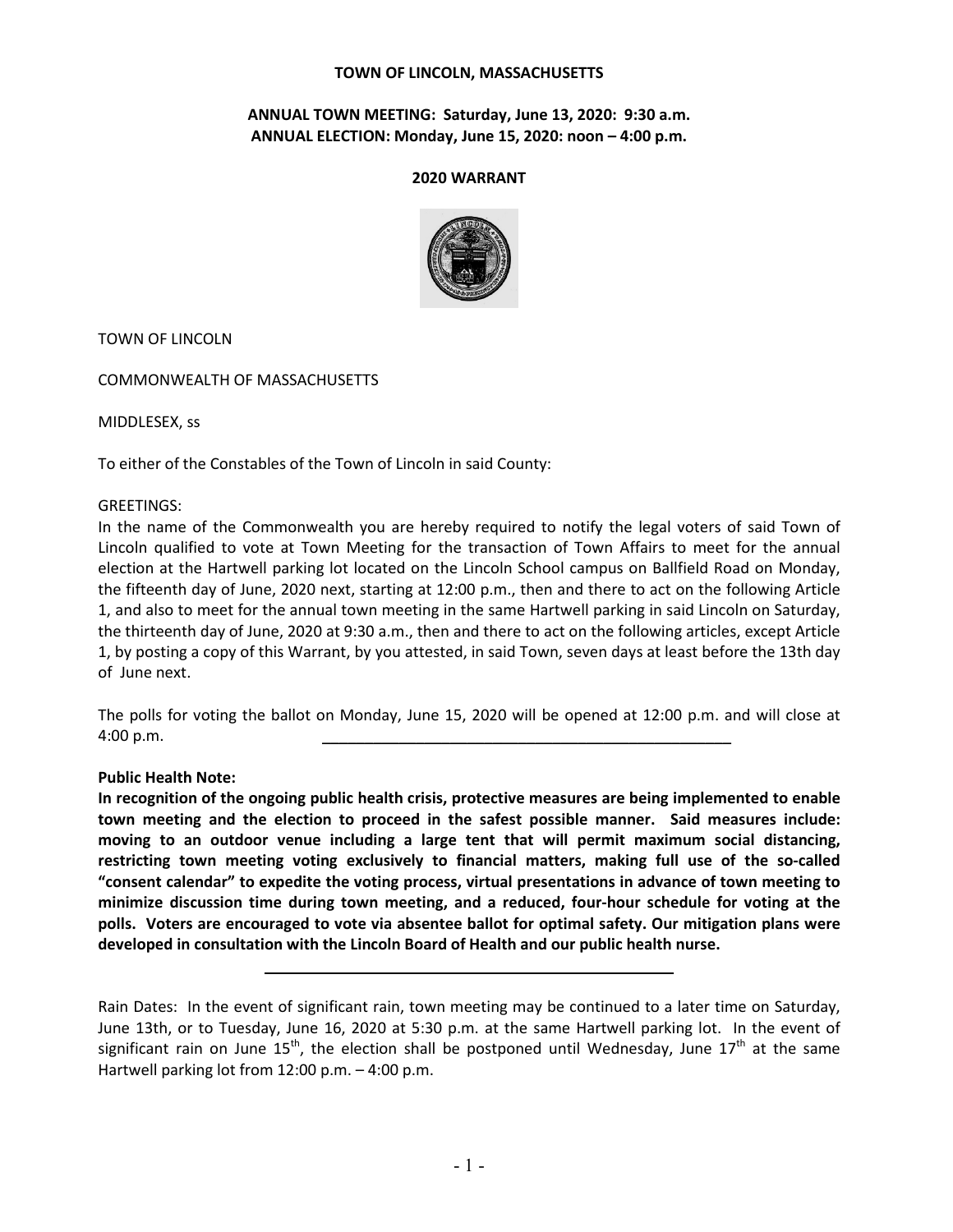# ARTICLE 1

To bring in their votes for one or more members for each of the following offices;

Board of Assessors for three years Board of Health for three years Board of Selectmen for three years Cemetery Commission for three years Commissioner of Trust Funds for three years Housing Commission for three years Lincoln-Sudbury Regional District School Committee, two seats for three years Moderator for three years Parks and Recreation Committee for three years Planning Board, two seats for three years School Committee, two seats for three years Trustees of Bemis for three years Water Commission, one seat for three years, one seat for two years, and one seat for one year

# ARTICLE 2

To receive and act upon the reports of the Town Officers, Committees, Commissioners and Trustees.

#### Selectmen

## ARTICLE 3

To see if the Town will vote to fix the salaries and compensation of the several elective officers of the Town and to determine whether any Department, Board or Committee shall be authorized to employ for additional compensation any of its members and to fix additional compensation of such members; or take any other action relative thereto.

#### Selectmen

## ARTICLE 4

To see if the Town will vote to raise and appropriate a sum of money by taxation, by transfer from available funds, or otherwise, to fund the Town's Senior Tax Work-off Program, as established pursuant to Massachusetts General Laws, Chapter 59, Section 5K, as it may be amended from time to time; or take any other action relative thereto.

Selectmen

## ARTICLE 5

To see if the Town will vote to raise and appropriate a sum of money by taxation, by transfer from available funds, or otherwise, to fund the Town's Veteran Tax Work-off Program, as established pursuant to Massachusetts General Laws, Chapter 59, Section 5N, as it may be amended from time to time; or take any other action relative thereto.

Selectmen

## ARTICLE 6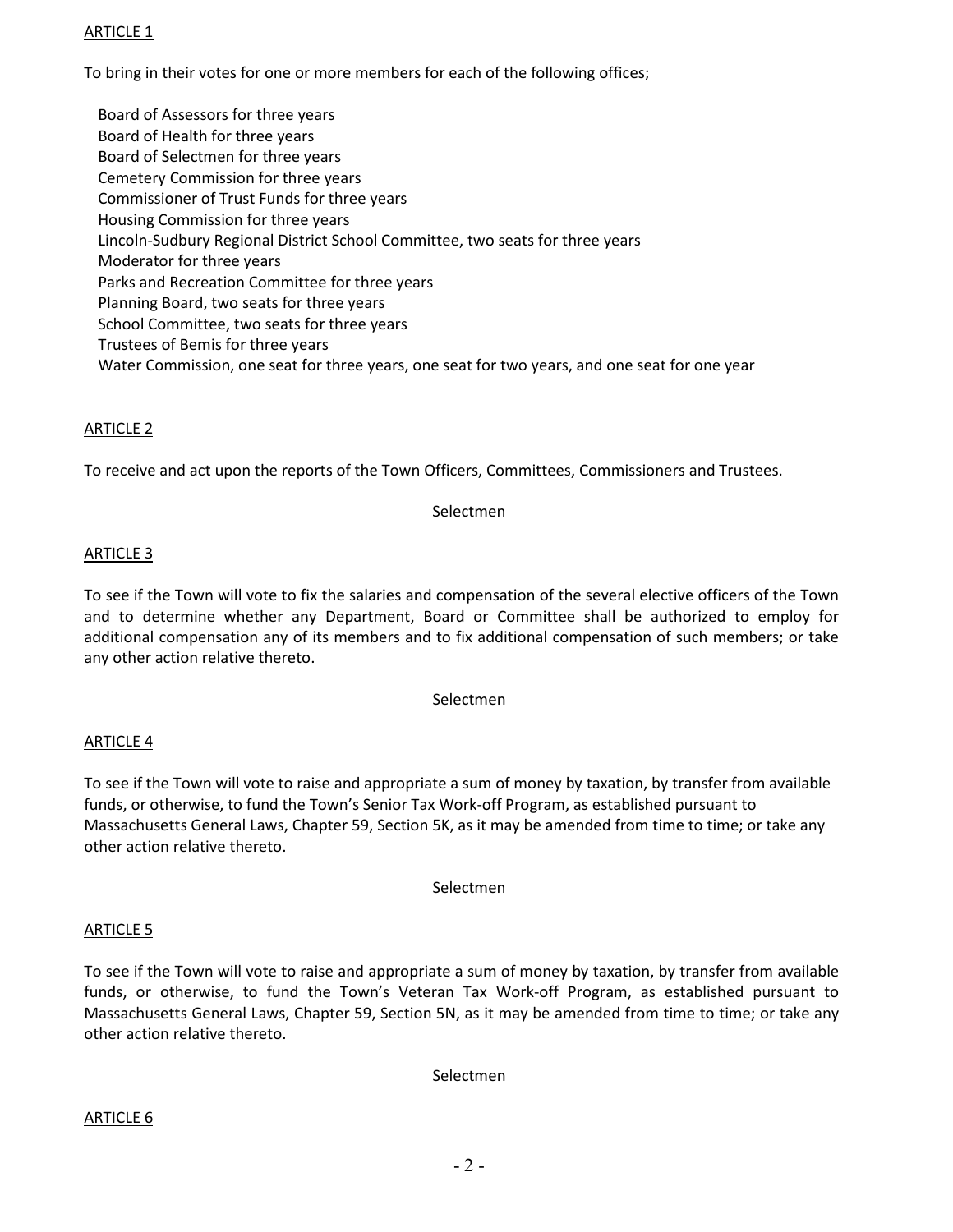To see if the Town will vote to raise and appropriate a sum of money for the necessary and expedient purposes of the Town; or take any other action relative thereto.

# Finance Committee

## ARTICLE 7

To receive and act upon a report of the Capital Planning Committee, and to see if the Town will vote to raise and appropriate a sum of money by taxation, by transfer from available funds, including stabilization funds, by borrowing or any combination thereof, to purchase various capital items, or to fund capital projects as recommended by the Capital Planning Committee, including all costs incidental and related thereto; or take any other action relative thereto.

## Capital Planning Committee

# ARTICLE 8

To see if the Town will vote to appropriate, borrow, transfer from free cash, stabilization, cable revolving or other available funds, or any combination thereof, an amount of money to supplement the funds authorized under Article 1 of the December 1, 2018 Special Town Meeting to design, renovate, rebuild, equip and furnish the Lincoln School, located on Ballfield Road, Lincoln, MA, including the payment of all costs incidental or related thereto, which school facility shall have an anticipated useful life of at least 50 years as an educational facility for the instruction of school children; or take any action relative thereto.

## School Committee

## ARTICLE 9

To receive and act upon a report from the Community Preservation Committee on the Fiscal Year 2021 Community Preservation Budget, and to appropriate or reserve for later appropriation monies for the administrative expenses of the Community Preservation Committee, the payment of debt service, the undertaking of Community Preservation projects and all other necessary and proper expenses for the year, and to determine whether such sums shall be raised from the Community Preservation Fund, transferred from available funds, borrowed, or any combination thereof; or take any other action relative thereto.

Community Preservation Committee

## ARTICLE 10

To see if the Town will vote to raise and appropriate a sum of money by taxation, by transfer from available funds, by borrowing or any combination thereof, to be used for the repair and maintenance of certain Lincoln School Campus classrooms and buildings, including all costs incidental and related thereto; or take any other action relative thereto.

School Committee

ARTICLE 11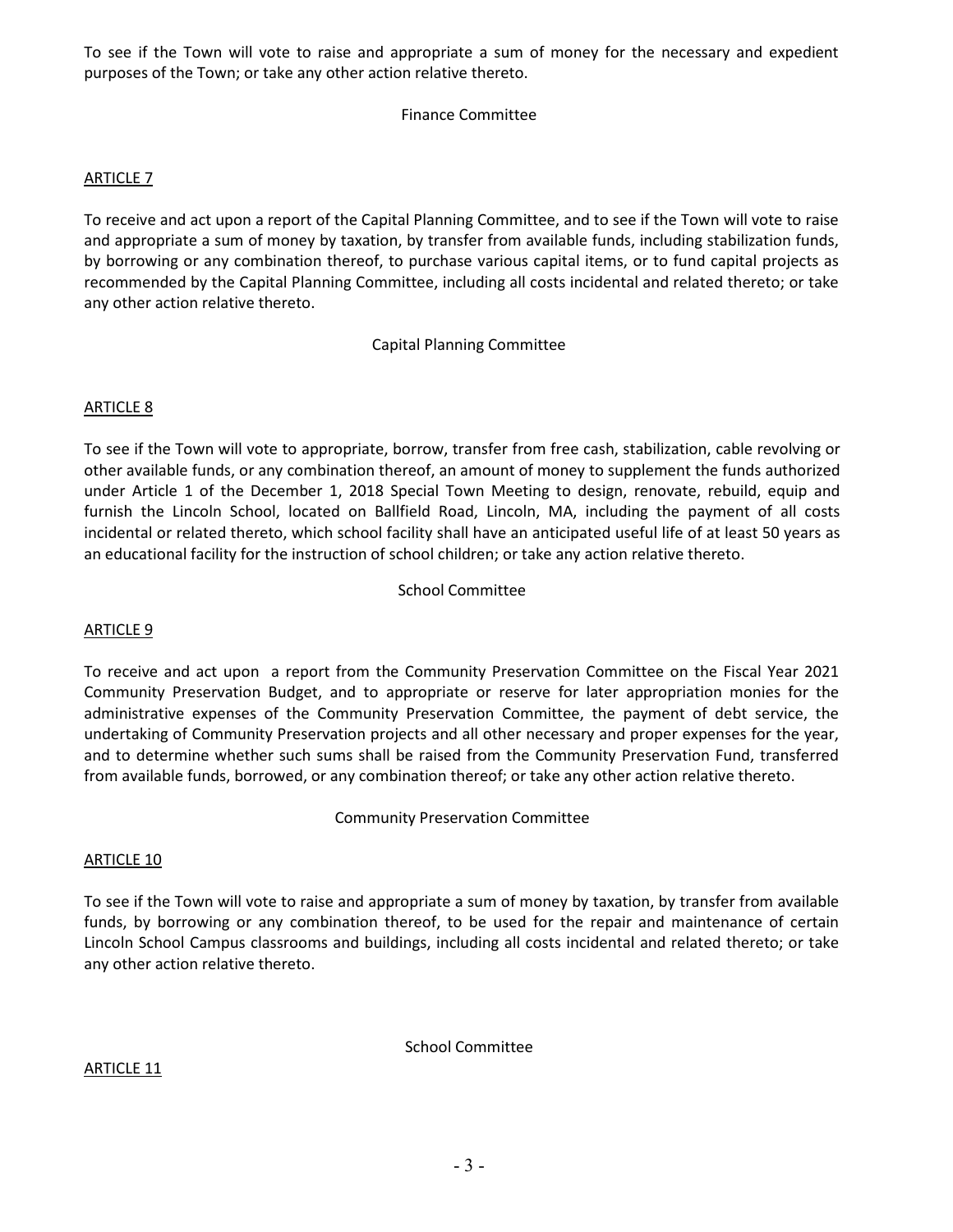To see if the Town will vote to raise and appropriate a sum of money by taxation, by transfer from available funds, by borrowing or any combination thereof, to be used for the repair and maintenance of certain Town buildings, including all costs incidental and related thereto; or take any other action relative thereto.

# Selectmen

# ARTICLE 12

To see if the Town will vote to raise and appropriate a sum of money by taxation, by transfer from available funds, by borrowing or any combination thereof, to be used for the repair and maintenance of the Lincoln Library, including all costs incidental and related thereto; or take any other action relative thereto.

## Library Trustees

## ARTICLE 13

To see if the Town will vote to raise and appropriate a sum of money by taxation, by transfer from available funds (including any amount appropriated under Article 6 that exceeds the final Lincoln assessment voted no later than July 31<sup>st</sup>, by the Lincoln Sudbury Regional High School Committee for the fiscal year 2021, in accordance with law), by borrowing or any combination thereof, to add funds to the Debt Stabilization Fund, so called, previously established in accordance with Massachusetts General Laws, Chapter 40, Section 5B at the March 26, 2011 Annual Town Meeting, Article 19, for the purpose of funding future debt service obligations; or take any other action relative thereto.

#### Finance Committee

## ARTICLE 14

To see if the Town will vote to raise and appropriate a sum of money by taxation, by transfer from available funds, by borrowing or any combination thereof, to add funds to the Group Insurance Liability Fund established by Chapter 474 of the Acts of 2008, which Fund will help offset the Town's so-called "Other Post-employment Benefits (OPEB)" liability established by Statements 74 and 75 of the Governmental Accounting Standards Board; or take any other action relative thereto.

## Finance Committee

## ARTICLE 15

To see if the Town will vote to raise and appropriate a sum of money by taxation, by transfer from available funds, by borrowing or any combination thereof, to add funds, representing Lincoln's proportionate share of the contribution recommended by the LSRHS School Committee, to the Lincoln Sudbury Regional School District Retirees Health Insurance Trust Fund, established by the acceptance of Chapter 32B, Section 20 of the Massachusetts General Laws, as amended by Chapter 68, section 57 of the Acts of 2011, for Lincoln Sudbury Regional High School, which Fund will help offset the High School's so-called "Other Postemployment Benefits (OPEB)" liability established by Statements 74 and 75 of the Governmental Accounting Standards Board; or take any other action relative thereto.

Finance Committee

## ARTICLE 16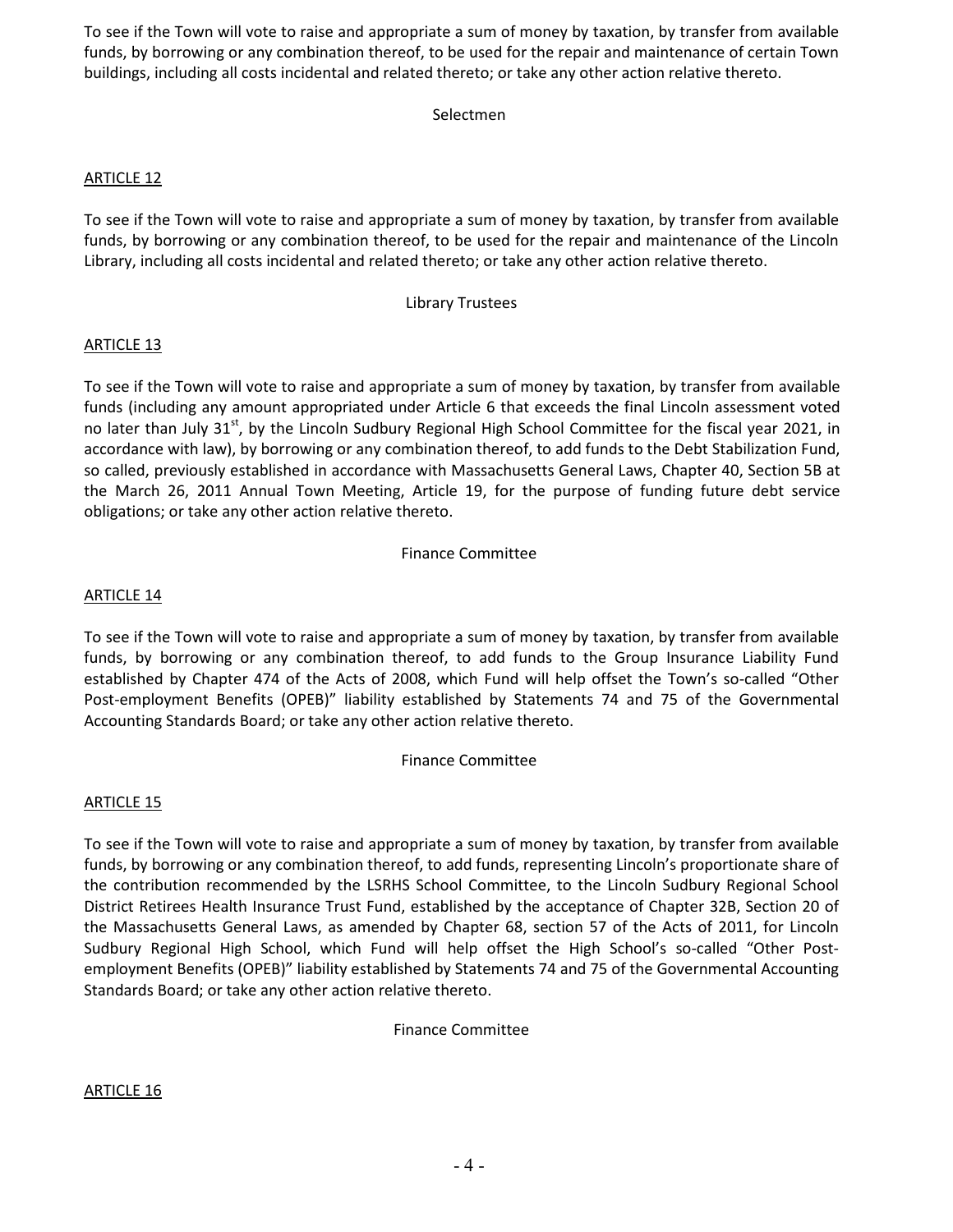To see if the Town will vote to accept and expend such sum or sums of money that may be available under the provisions of Massachusetts General Laws, Chapter 90 or any other state roadway reimbursement programs and to authorize the Board of Selectmen to enter into a contract with the Massachusetts Department of Transportation Highway Division and to authorize the Treasurer, with the approval of the Board of Selectmen, to borrow in anticipation of 100% reimbursement of said amounts; or take any other action relative thereto.

### Selectmen

## ARTICLE 17

To see if the Town will vote to transfer from Free Cash a sum of money equal to the state reimbursement amount for Special Education Medicaid expenses to supplement the FY21 Lincoln School operating budget; or take any other action relative thereto.

#### School Committee

# ARTICLE 18

To see if the Town will vote to appropriate a sum of money from the PEG Access and Cable Revolving Fund, previously established at the March 19, 2016 Town Meeting, Article 32, to support cable related purposes consistent with the franchise agreement between cable operators and the Town of Lincoln, including, but not limited to: (i) support of public, educational or governmental access cable television services; (ii) monitor compliance of the cable operator with the franchise agreement; and/or (iii) prepare for renewal of the franchise license; or take any other action relative thereto.

Selectmen

## ARTICLE 19

To see if the Town will vote to appropriate and transfer a sum of money from the Cemetery Perpetual Care Account for Cemetery improvements, including all costs incidental and related thereto; or take any other action relative thereto.

Cemetery Commissioners

## ARTICLE 20

To see if the Town will vote pursuant to MGL c. 44, § 53E½ to take the following actions:

- 1. Increase the spending limit for the Recycling Revolving Fund; and
- 2. Re-establish the current spending limits for all other revolving funds as set forth in Article XXVIII of the General By-law, with such expenditures to be applicable from fiscal year to fiscal year in accordance with Article XXVIII, Section 2 of the General By-Law, unless such limits are amended by Town Meeting prior to July 1 in any fiscal year;

and further, to amend Section XXVIII, Section 2 of the General Bylaw to delete the word "annually," so as to eliminate the requirement that the Town vote annually to re-establish revolving fund spending limits at their existing levels, or take any other action relative thereto.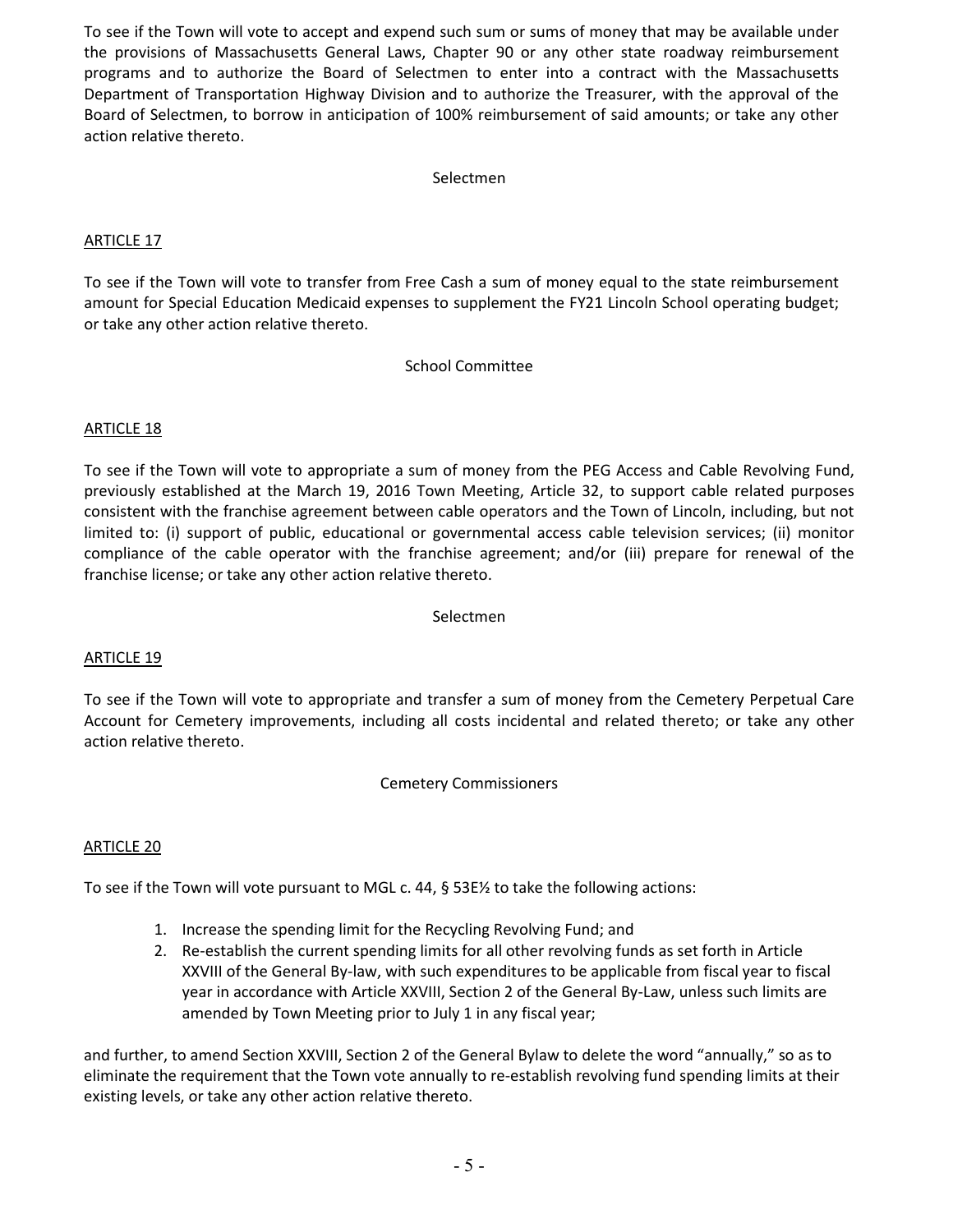# ARTICLE 21

To see if the Town will vote to appropriate and transfer from Free Cash or any other source of funds a sum of money to reduce the total amount to be raised by taxation pursuant to the votes previously taken under Article 6 of this Warrant, or any other article of this Warrant authorizing the appropriation of funds; or take any other action relative thereto.

Finance Committee

## ARTICLE 22

To see if the Town will vote to raise and appropriate, transfer from available funds, and/or borrow a sum of money or any combination thereof, to purchase various capital items, and/or to fund capital projects of the Water Department, as recommended by the Water Commissioners, including all costs incidental or related thereto, and to authorize the Treasurer, with the approval of the Selectmen, to borrow all or a portion of said funds under the provisions of G.L. c.44 or any other enabling authority and to issue bonds or notes of the Town therefor; that such bonds or notes shall be general obligations of the Town unless the Treasurer with the approval of the Board of Selectmen determines that they should be issued as limited obligations and may be secured by local system revenues as defined in Section 1 of Chapter 29C, as amended, it being the intent of the Town, however, in either such case that the entire principal of and interest on such bonds or notes shall be paid from water rates and/or surplus; that the Treasurer with the approval of the Board of Selectmen is authorized to borrow all or a portion of such amount from the Massachusetts Clean Water Trust established pursuant to Chapter 29C, as amended and in connection therewith to enter into a financing agreement and/or security agreement with the Trust and otherwise to contract with the Trust and the Department of Environmental Protection with respect to such loan and for any federal or state aid available for the project or for the financing thereof; that the Board of Selectmen, Board of Water Commissioners or other appropriate local body or officials is authorized to enter into a project regulatory agreement with the Department of Environmental Protection, to expend all funds available for the project and to take any other action necessary or convenient to carry out the projects; and that any premium received upon the sale of any bonds or notes approved by this vote, and any prior vote authorizing debt, less any such premium applied to the payment of the costs of issuance of such bonds or notes, may be applied to the payment of costs approved by this vote in accordance with M.G.L. c. 44, §20, thereby reducing the amount authorized to be borrowed to pay such costs by a like amount, or take any other action relative thereto.

Water Commissioners

Hereof fail not and make return of this Warrant with your doings, thereon to the Town Clerk, at or before the time for the meeting aforesaid. Given under our hands this the  $20<sup>th</sup>$  day of May 2020.